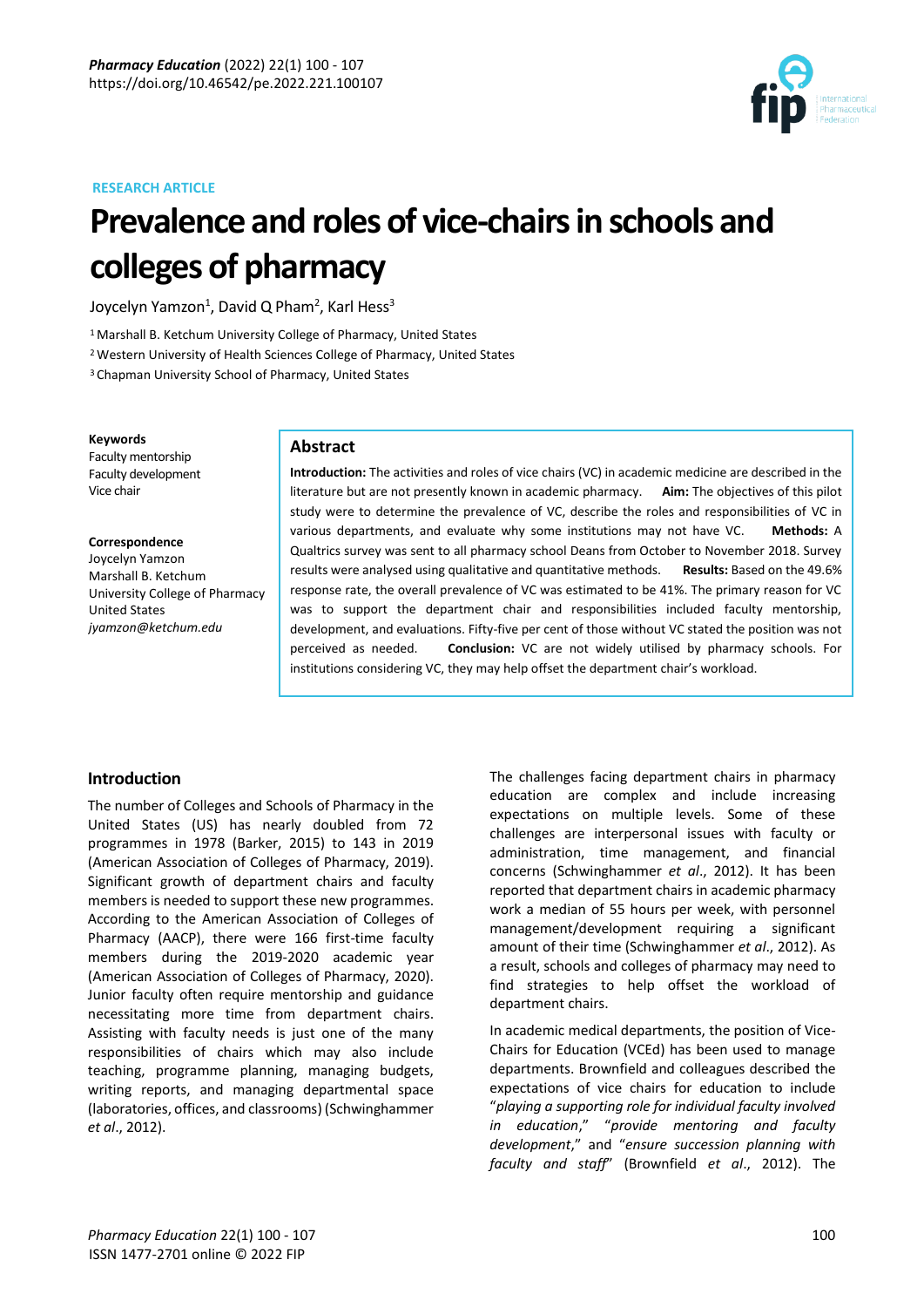activities, roles, and responsibilities of VCEd have been reported for various medical specialities such as psychiatry (Cowley *et al*., 2018), surgery (Sanfey *et al*.,2012), and radiology (Lewis *et al*., 2015). In contrast, the authors of this report are unaware of similar published articles in the pharmacy literature; and therefore, little is known about such positions in academic pharmacy.

With the expansion of Schools and Colleges of Pharmacy, along with the growing number of deans who are approaching retirement age, there is a need to develop the pipeline for future administrators (Van Amburgh *et al*., 2010). In a 2012 study surveying pharmacy faculty aged 55 years and older, the average projected retirement age was 66.6 years (Latif *et al*., 2010). The AACP 2019-20 profile of pharmacy faculty shows that 45.7% of deans are aged 60 years or older, indicating many may be retiring in the near future (American Association of Colleges of Pharmacy, 2019). Developing future chairs from within a department may lead to less recruitment costs and a shorter and smoother transition period due to having an individual that already fits the culture of the institution (Fuentes, 2020). Succession planning can facilitate leadership transition (Rayburn *et al*., 2016). AACP, however, does not currently collect or publish data on vice chairs in their profile of pharmacy faculty (American Association of Colleges of Pharmacy, 2020) and therefore, it is unclear how many schools or colleges of pharmacy may utilise vice chairs for possible succession planning or otherwise. Therefore, the purpose of this pilot study was to determine the prevalence of Vice chairs in the United States pharmacy education. Additionally, this pilot study aims to describe and compare the roles and responsibilities of vice chairs in the Department of Pharmacy Practice (DPP), Department of Pharmaceutical Sciences (DPS), and Department of Social and Administrative Sciences (SAS). Moreover, researchers sought to determine why some institutions choose not to have such a position and the potential benefits for Vice chairs in succession planning. The results of this pilot study may increase awareness of the Vice chair position and provide guidance for a more formal survey.

# **Methods**

Study researchers developed an anonymous and confidential survey for all Deans of Colleges and Schools of Pharmacy in the United States. The survey collected demographic information of vice chairs (age, gender, race/ethnicity, department, years in academia, and academic rank), institutional data (school representing, school accreditation status), roles and responsibilities of vice chairs, and reasons for having or not having a vice chair position. The survey was designed to be ten minutes in length. Multiple-choice and four-point Likert scale questions were included. Open-ended free-text responses were allowed for select questions. The survey was validated on face and content by study authors and was further reviewed by non-Dean administrators at one study author's institution.

Contact information for all United States Deans of Schools and Colleges of Pharmacy was obtained from the Accreditation Council of Pharmacy Education (ACPE) website. Deans (n= 145) were emailed the survey from October 2018 to November 2018 and were sent up to four additional email reminders every two weeks to complete the survey. In order to more accurately estimate the prevalence of vice chairs in Schools and Colleges of Pharmacy, study authors subsequently reviewed the websites of non-responding institutions (Figure 1). Data from the post-hoc analysis was only used to estimate the overall prevalence of vice chairs.

The study protocol was reviewed by the Institutional Review Board of Western University of Health Sciences and was determined to be exempt. Letters of reliance were used for Marshall B. Ketchum University College of Pharmacy and Keck Graduate Institute School of Pharmacy and Health Sciences. Informed consent was obtained through the survey invitation and in the introduction to the survey. Responses were analysed using qualitative and quantitative methods with Qualtrics software (Versions October 2018 – August 2020) and Microsoft Excel for Microsoft 365 MSO (Version 16.0.13231.20372). Descriptive statistics (mean with standard deviation, frequency, and percentages) were used to analyse and report survey data. Free text responses were evaluated by study authors for trends.

# **Results**

Seventy-two surveys were returned for an overall response rate of 49.6%. One respondent did not answer the question as to whether or not their school had a vice chair and thus was excluded from the analysis. Of the remaining 71 survey respondents, 46 indicated that they currently have a vice chair (64.8%). From the post-hoc analysis, an additional 13 schools were found to have one or more vice chairs (Figure 1). Therefore, the overall prevalence of vice chairs in all US Colleges and Schools of Pharmacy based on survey respondents and the posthoc analysis website review was estimated to be 40.7%. Eighty-nine per cent of all programmes that responded were accredited and most of the survey respondents were from the West Coast, East Coast and Midwest (Figure 2).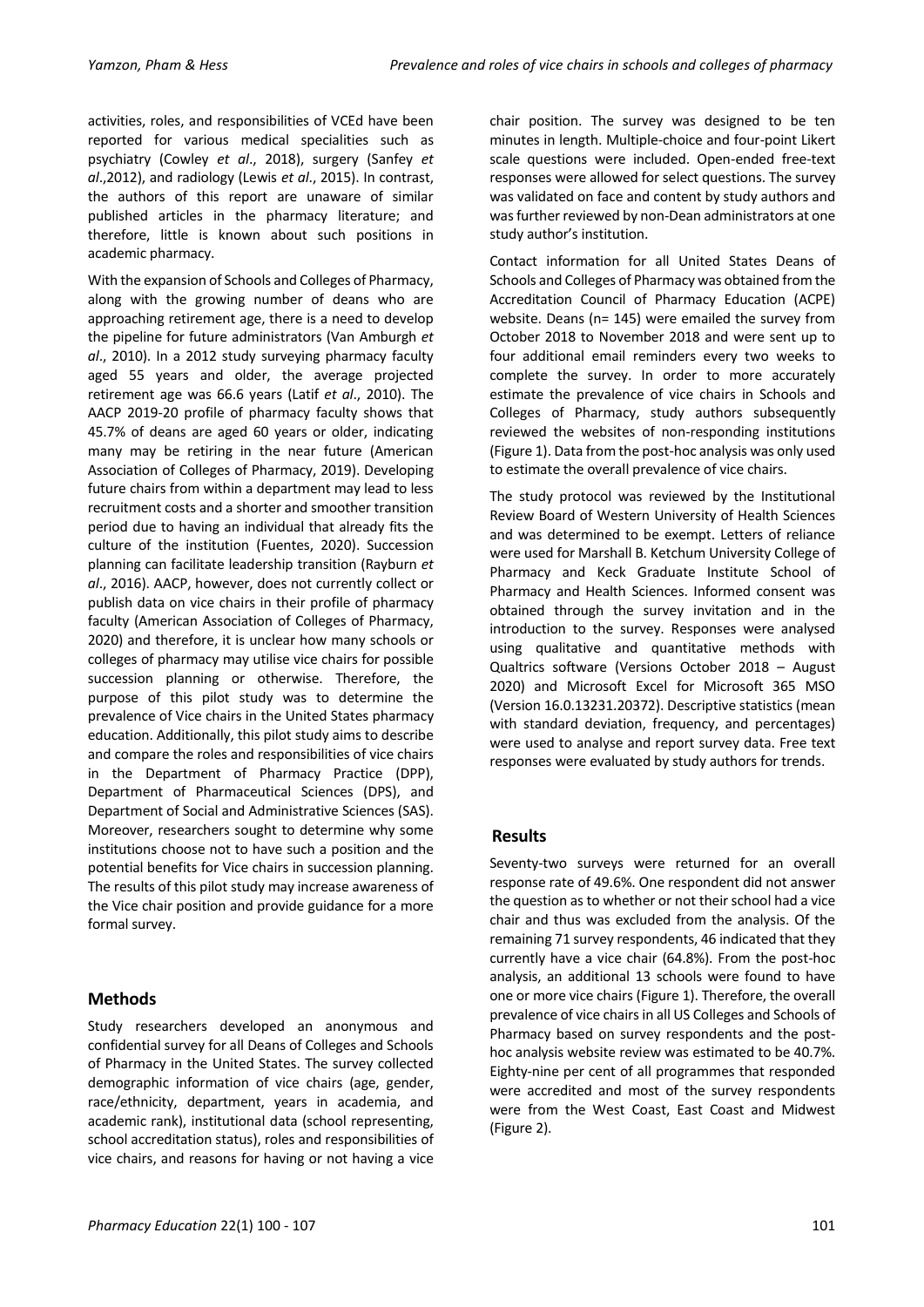





**Figure 2: Map of Survey Respondents**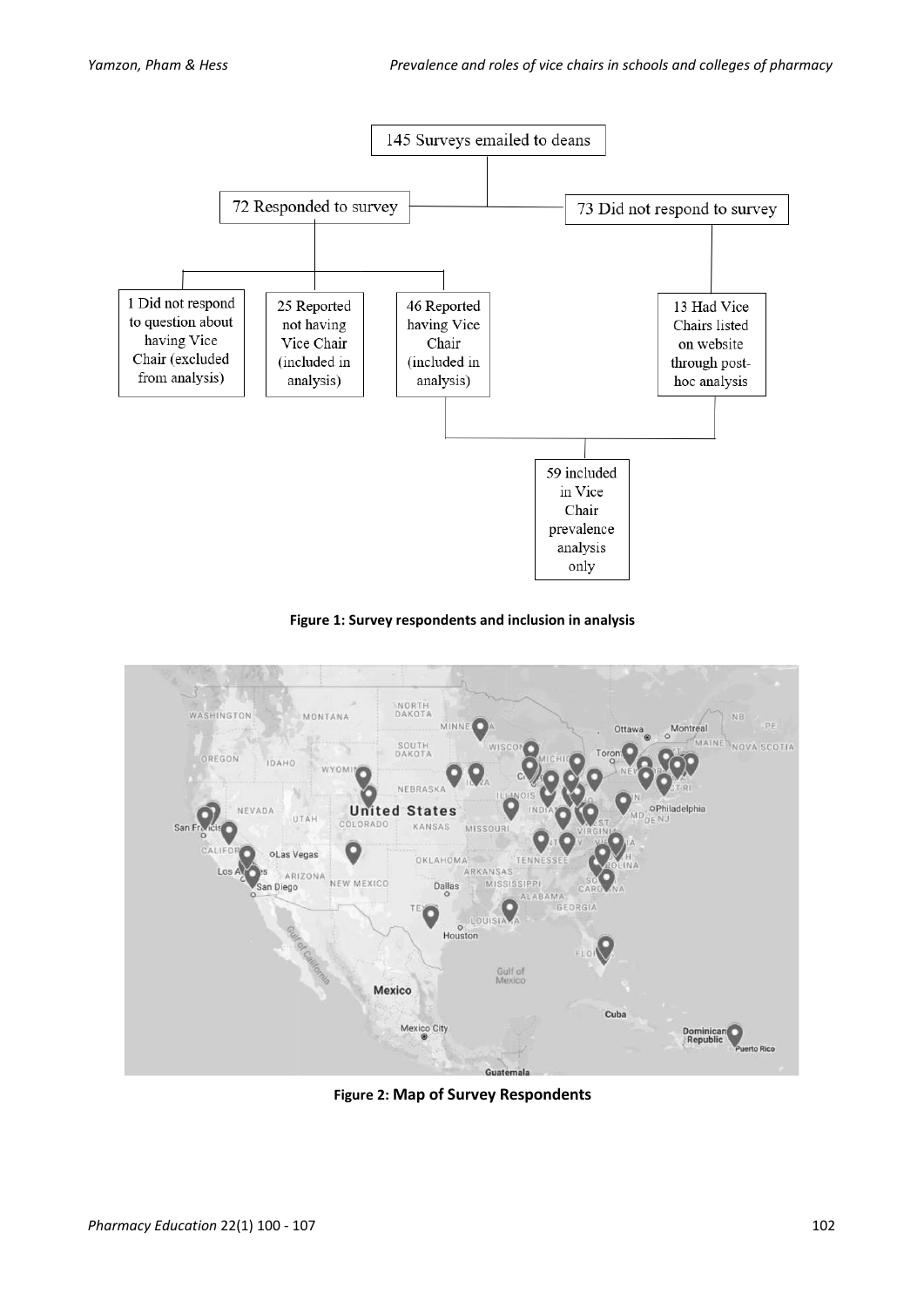The average length the position has existed for across all departments was 7.5 years (SD =7.9, range <1 month to 50 years) and was similar among the different departments: DPP 7.4±5.9, DPS 8.7±11.7, SAS 6.7±7.3. Of the survey respondents with a vice chair, 41% (n=19) of Schools and Colleges had more than one vice chair, and 13% (n=6) had a vice chair in all three departments (DPP, DPS and SAS). Most Schools and Colleges had vice chairs in the DPP (60%). The demographics of vice

chairs of all respondents are listed in Table I. The majority of vice chairs in DPP and SAS were female (56% and 83%, respectively), Caucasian/non-Hispanic (75% and 50%, respectively), and aged 40-49 (39% and 50%, respectively); compared to the majority of vice chairs in DPS who were male (44%), Caucasian/non-Hispanic (71%) and aged 50-69 (47%). The majority of vice chairs were also at the associate professor rank (DPP 53%, DPS 53%, SAS 50%).

|                                  | <b>Department</b> |            |         |                         |
|----------------------------------|-------------------|------------|---------|-------------------------|
| <b>Demographics</b>              | <b>DPP</b>        | <b>DPS</b> | SAS     | All Department combined |
| Vice chairs n(%)                 | 36 (100)          | 17 (100)   | 6 (100) | 59 (100)                |
| Gender n(%)                      |                   |            |         |                         |
| Female                           | 20 (56)           | 5(29)      | 5(83)   | 30(51)                  |
| Male                             | 16 (44)           | 11 (65)    | 1(17)   | 28(47)                  |
| Declined to state                | 0(0)              | 1(6)       | 0(0)    | 1(2)                    |
| Age n(%)                         |                   |            |         |                         |
| Under 30                         | 2(6)              | 0(0)       | 0(0)    | 2(3)                    |
| 30-39                            | 11 (31)           | 1(6)       | 2(33)   | 14 (24)                 |
| 40-49                            | 14 (39)           | 7(41)      | 3(50)   | 24(41)                  |
| 50-69                            | 7(19)             | 8(47)      | 1(17)   | 16 (27)                 |
| Declined to state                | 2(6)              | 1(6)       | 0(0)    | 3(5)                    |
| Race/Ethicity n(%)               |                   |            |         |                         |
| Caucasian/non-Hispanic           | 27(75)            | 12 (71)    | 3(50)   | 42 (71)                 |
| Hispanic or Latino/a             | 1(3)              | 1(6)       | 1(17)   | 3(5)                    |
| <b>Black or African American</b> | 1(3)              | 1(6)       | 0(0)    | 2(3)                    |
| Asian or Pacific Islander        | 3(9)              | 1(6)       | 1(17)   | 5(8)                    |
| Declined to state                | 4(11)             | 2(12)      | 1(17)   | 7(12)                   |
| Years in Academia n(%)           |                   |            |         |                         |
| 2-5 years                        | 3(8)              | 0(0)       | 1(17)   | 4(7)                    |
| 6-10 years                       | 11 (31)           | 2(12)      | 3(50)   | 16(27)                  |
| $11-15$ years                    | 13 (36)           | 5(29)      | 1(17)   | 19 (32)                 |
| 16-20 years                      | 3(8)              | 5(29)      | 0(0)    | 8(14)                   |
| >20 years                        | 6(17)             | 5(29)      | 1(17)   | 12 (20)                 |
| Academic Rank n(%)               |                   |            |         |                         |
| Instructor                       | 1(3)              | 0(0)       | 0(0)    | 1(2)                    |
| <b>Assistant Professor</b>       | 3(8)              | 0(0)       | 1(17)   | 4(7)                    |
| <b>Associate Professor</b>       | 19 (53)           | 9(53)      | 3(50)   | 31(53)                  |
| <b>Full Professor</b>            | 13 (36)           | 8(47)      | 2(33)   | 23 (39)                 |

#### **Table I: Demographics of vice chairs**

*Note: DPP: Department of Pharmacy Practice; DPS: Department of Pharmaceutical Sciences; SAS: Department of Social and Administrative Sciences*

The results from a multiple-choice question revealed the primary reasons for having a vice chair was to help support the Department Chair's responsibilities (DPP 66%, DPS 75%, SAS 86%) and to focus on specific departmental needs (DPP 29%, DPS 25%, SAS 14%). Only two programmes stated the primary reason for having the vice chair was to help manage the size of the DPP. Figure 3 describes the most common responsibilities of vice chairs among the various departments as listed by respondents. Across all three departments, the main roles included faculty mentorship (DPP 34%, DPS 37%, SAS 33%), faculty development (DPP 33%, DPS 43%, SAS 33%) and faculty evaluations (DPP 18%, DPS 20%, SAS 22%). Figure 4 illustrates the specific departmental needs that vice chairs assisted with and reveals the majority participate in faculty development (DPP 29%, DPS 24%, SAS 32%), research/scholarship (DPP 19%, DPS 28%, SAS 32%),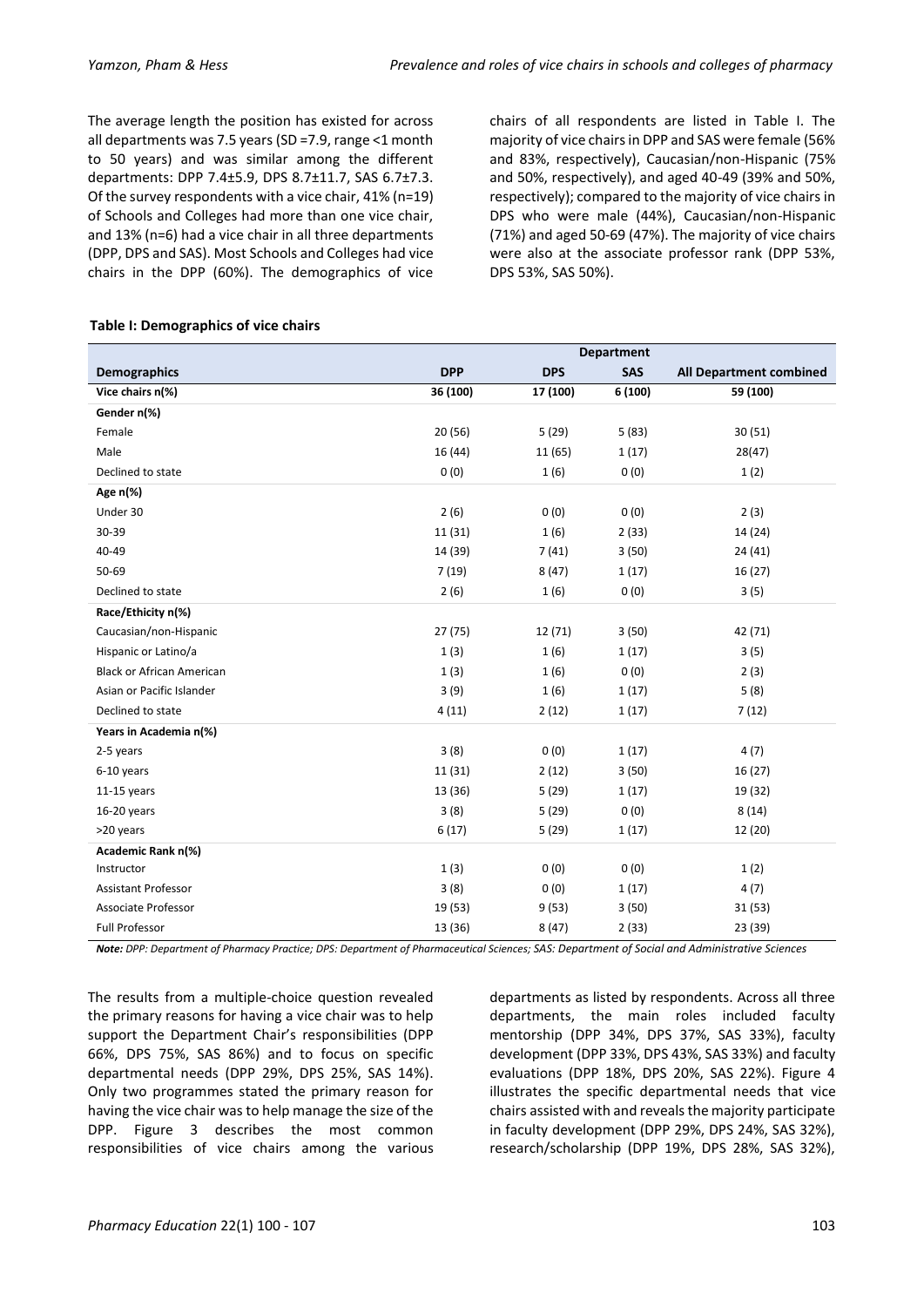and didactic teaching (DPP 21%, DPS 45% SAS 32%). A sizable amount of Vice chairs in DPP also assist with clinical service (17%) and experiential/precepting (14%).

The primary reason that schools did not have a vice chair was that they felt the position was not needed (54.6%) compared to only 14% that cited lack of funding. Other reasons for not having a vice chair included small department size (9%) and lack of senior

faculty (5%). Figure 5 describes the primary reasons programmes without a vice chair would consider having the position. Eighteen per cent of those without a vice chair would consider such a position for succession planning or training of a future leader. An overwhelming 83% (n=19) of programmes without a vice chair either agreed or strongly agreed that all Department Chairs need to mentor a future replacement.



**Question:** For each department in which your school has a vice chair, please mark their responsibilities within that department. (Select all that apply) (n = 40)\*; *\*No data available for six respondents*



# **Figure 3: Most common responsibilities of vice chairs listed by respondents**

**Question:** For each department in which your school has a vice chair, please mark the specific need(s) your vice chair assists other faculty within their department. (Select all that apply) (n = 40)\*; *\*No data available for six respondents*

#### **Figure 4: Specific departmental needs that vice chairs assisted within their department**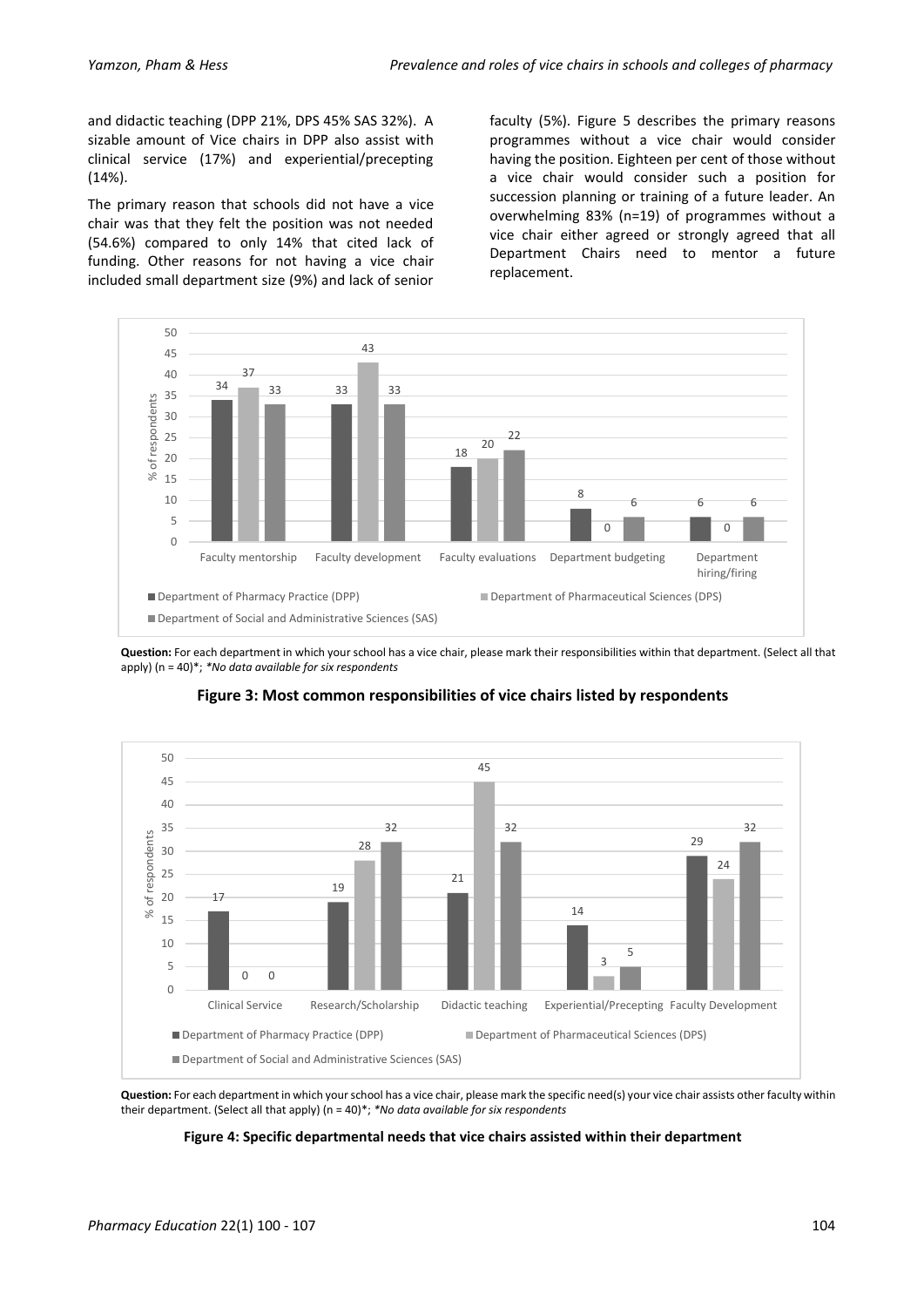

**Question:** If your school were to have a vice chair, the primary reason for that position would be: (n=22)\*; *\*No data available for three respondents*



## **Discussion**

This is the first pilot study of its kind to estimate the prevalence and roles of vice chairs in academic pharmacy. Surprisingly, several programmes (41%) had more than one vice chair, indicating that vice chairs can be utilised in all departments (DPP, DPS, and SAS). A previous study in academic medicine revealed a vice chair prevalence of 72% (Brownfield *et al*., 2012), whereas the present study showed a 41% prevalence for academic pharmacy. This discrepancy may be due to the relatively new existence of these positions and smaller department sizes for academic pharmacy departments (Collins, 2009; Brownfield *et al*., 2012). DPS had the highest average length of the vice chair position among the departments suggesting this department may have the most experience utilising vice chairs. Interestingly, department size may also be a contributing factor for programmes when considering a vice chair position as 27% of respondents without a vice chair stated that the need for help in managing the size of the department would be their primary reason for having one (Figure 5). In contrast, supporting the Department Chair's responsibilities was a higher priority than managing department size for respondents that had a vice chair. Future research may consider evaluating department size in relation to the utilisation of the vice chair position.

When compared to studies of vice chairs in medical education, this study showed similar responsibilities for vice chairs in academic pharmacy, namely faculty development, mentorship, and evaluations (Brownfield *et al*., 2012; Sanfey *et al*., 2012; Lewis *et al*., 2015; Cowley *et al*., 2018). Vice chair positions for pharmacy education were found to be utilised for a variety of departmental needs such as research/scholarship and

didactic teaching (Figure 4). Not surprisingly, vice chairs in DPP also assisted with clinical service and experiential education and precepting, while most vice chairs in DPS and SAS did not. In contrast, some vice chairs in DPP and SAS had responsibilities related to department budgeting and hiring/firing, whereas DPS vice chairs did not (Figure 3).

According to the findings, 18% of programmes without vice chairs felt that the position could also assist with other departmental needs such as leadership progression planning and training of a future leader. As schools of pharmacy continue to expand and the demands for Department Chairs increase, vice chairs could establish a mentor-mentee like relationship from their Department Chair and help to offset their workload. Based on the AACP Profile of Pharmacy Faculty, 167 Deans, Associate Deans and Assistant Deans are aged 60 years and above, which could lead to large vacancies in administrative positions (American Association of Colleges of Pharmacy (2020). vice chairs could play a significant role in taking on administrative duties and possibly ease leadership transitions. As suggested in one report, strategic succession planning "*has the potential to help organisations retain individuals, promote growth as an organisational value, and save costs in recruitment, onboarding, and orientation*" (Fuentes, 2020). In this study, the majority of vice chairs were found to be at the associate professor rank or higher (52.5%), which may help to better facilitate and contribute to faculty development and mentorship needs versus those at lower rank levels. By comparison, most of the vice chairs in medical education are at the professor rank (69%) (Brownfield *et al*., 2012).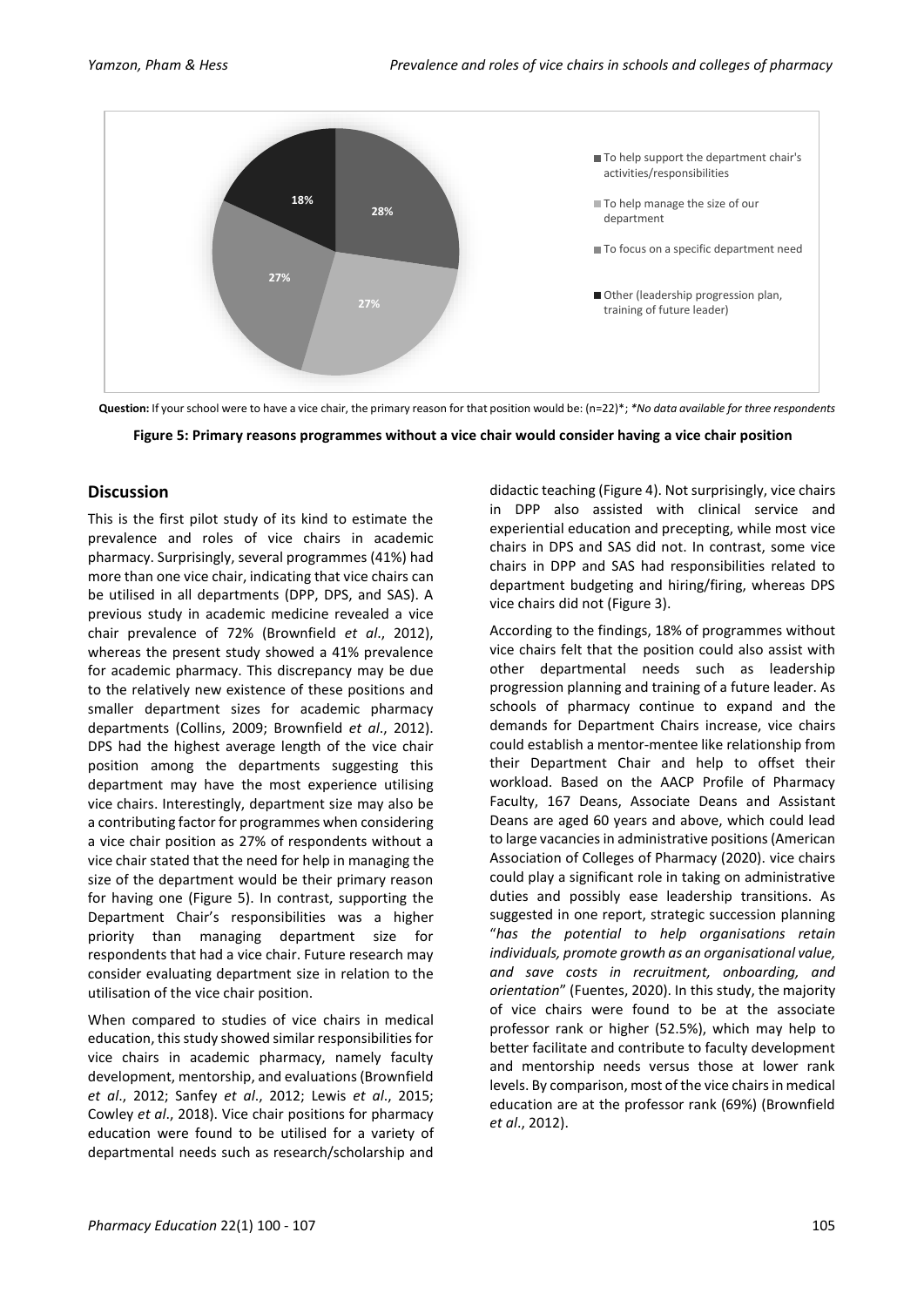Vice chairs who receive close mentoring from their Department Chairs may also be better positioned for career advancement. In the study by Plaza and colleagues, there was a significant correlation with pharmacy school deans that provided career-related mentorship for their protégés (Plaza *et al*., 2004). While this study looked at pharmacy deans, this may suggest that strengthening vice chair mentorship could possibly contribute to their growth as leaders throughout the pharmacy profession. As a result, future studies should consider exploring the mentorship of vice chairs to determine any effects on their leadership development and growth into higher administrative positions.

This work is not without its limitations. First, there may be a self-selection bias among Deans from schools with a vice chair position which may have accounted for the authors' response rate. The post-hoc analysis was therefore conducted to address this perceived selfselection bias to provide a more accurate account of the prevalence of vice chairs. However, using institutional websites to determine whether a vice chair position existed is limited by when the last update to the website was made. Therefore, the survey results may not accurately reflect the demographics, roles, and responsibilities of vice chairs across all institutions. Another limitation of this study could be non-response bias. However, the majority of non-respondents (82.2%) were found not to have a vice chair from the post-hoc analysis; therefore, the impact on demographics, roles, and responsibilities may be minimal. The results for the survey question regarding the primary reason for schools not having a vice chair, however, could be skewed due to the non-response bias. Furthermore, there is the potential for variability in the interpretation and responses of all survey items. Some respondents also did not complete all survey items (Footnotes in Figures 3-5), so the data may not fully represent respondents. In addition, some survey items may not have adequately accounted for the possibility of multiple vice chairs at an institution or within a department, and most respondents were from the Midwest, East, and West Coast, which may not be fully representative of the United States. Lastly, the survey was not formally validated aside from face and content by study authors. However, the survey was also reviewed by non-Dean administrators at the study authors' institutions for formatting and clarity. Despite these limitations, the results of this pilot study could potentially be used to develop a formalised questionnaire to collect additional data such as salary information.

# **Conclusion**

To the authors' knowledge, this is the first pilot study of its kind that has attempted to estimate the prevalence of vice chair positions within U.S. Schools and Colleges of Pharmacy and further describes their roles and responsibilities. Vice chairs appear to support the activities of their Department Chair, primarily in the areas of faculty mentorship and development. Vice chairs may also help to ensure continuity and stability in a department should the opportunity arise for them to transition into the Chair role as a means of succession planning. Vice chair positions should be clearly defined with specific roles and expectations to best serve the needs of the department. Since the vice chair position for pharmacy schools in this study have only existed for an average of 7.5 years, more time and research may be needed to evaluate the effectiveness and value of this position. Therefore, institutions may wish to consider the roles and responsibilities identified in this study if deciding to update an existing vice chair job description or to incorporate a new vice chair position. Additionally, since this is a pilot study, further larger studies will need to be conducted. Perhaps, AACP may consider collecting data on vice chairs for programmes to compare when considering adding a vice chair position.

# **References**

American Association of Colleges of Pharmacy. (2019). Academic Pharmacy's Vital Statistics (Online). Available at: [https://www.aacp.org/article/academic-pharmacys-vital](https://www.aacp.org/article/academic-pharmacys-vital-statistics.%20Accessed%2021%20October%202020)[statistics. Accessed 21 October 2020](https://www.aacp.org/article/academic-pharmacys-vital-statistics.%20Accessed%2021%20October%202020)

American Association of Colleges of Pharmacy. (2020). 2019-20 Profile of Pharmacy Faculty (Online). Available at: [https://www.aacp.org/system/files?file=2020-02/PPF1920](https://www.aacp.org/system/files?file=2020-02/PPF1920-final2.pdf&Token=D2101F80-5A0A-4580-A99B-A21CD15D5310) [final2.pdf&Token=D2101F80-5A0A-4580-A99B-](https://www.aacp.org/system/files?file=2020-02/PPF1920-final2.pdf&Token=D2101F80-5A0A-4580-A99B-A21CD15D5310)[A21CD15D5310](https://www.aacp.org/system/files?file=2020-02/PPF1920-final2.pdf&Token=D2101F80-5A0A-4580-A99B-A21CD15D5310)

Accreditation Council of Pharmacy Education (ACPE) . (2021). Accreditation information for U.S. Schools and colleges of Pharmacy . Available at[: www.acpe-accredit.org](http://www.acpe-accredit.org/)

Barker, A. (2015). The Pharmacy Job Crisis: Blame the Pharmacy School Bubble (Online). *Pharmacy Times*. Available at:

[https://www.pharmacytimes.com/contributor/alex-barker](https://www.pharmacytimes.com/contributor/alex-barker-pharmd/2015/05/the-pharmacy-job-crisis-blame-the-pharmacy-school-bubble)[pharmd/2015/05/the-pharmacy-job-crisis-blame-the](https://www.pharmacytimes.com/contributor/alex-barker-pharmd/2015/05/the-pharmacy-job-crisis-blame-the-pharmacy-school-bubble)[pharmacy-school-bubble](https://www.pharmacytimes.com/contributor/alex-barker-pharmd/2015/05/the-pharmacy-job-crisis-blame-the-pharmacy-school-bubble)

Brownfield, E., Clyburn, B., Santen, S., Heudebert, G., & Hemmer, P.A. (2012). The activities and responsibilities of the vice chair for education in U.S. and Canadian departments of medicine. *Academic Medicine*, **87**(8), 1041– 1045[. https://doi.org/10.1097/ACM.0b013e31825cf71a](https://doi.org/10.1097/ACM.0b013e31825cf71a)

Coleman, C.I., Schlesselmann, L., & White, C.M. (2007). Journal publications by pharmacy practice faculty evaluated by institution and region of the United States (2001-2003).